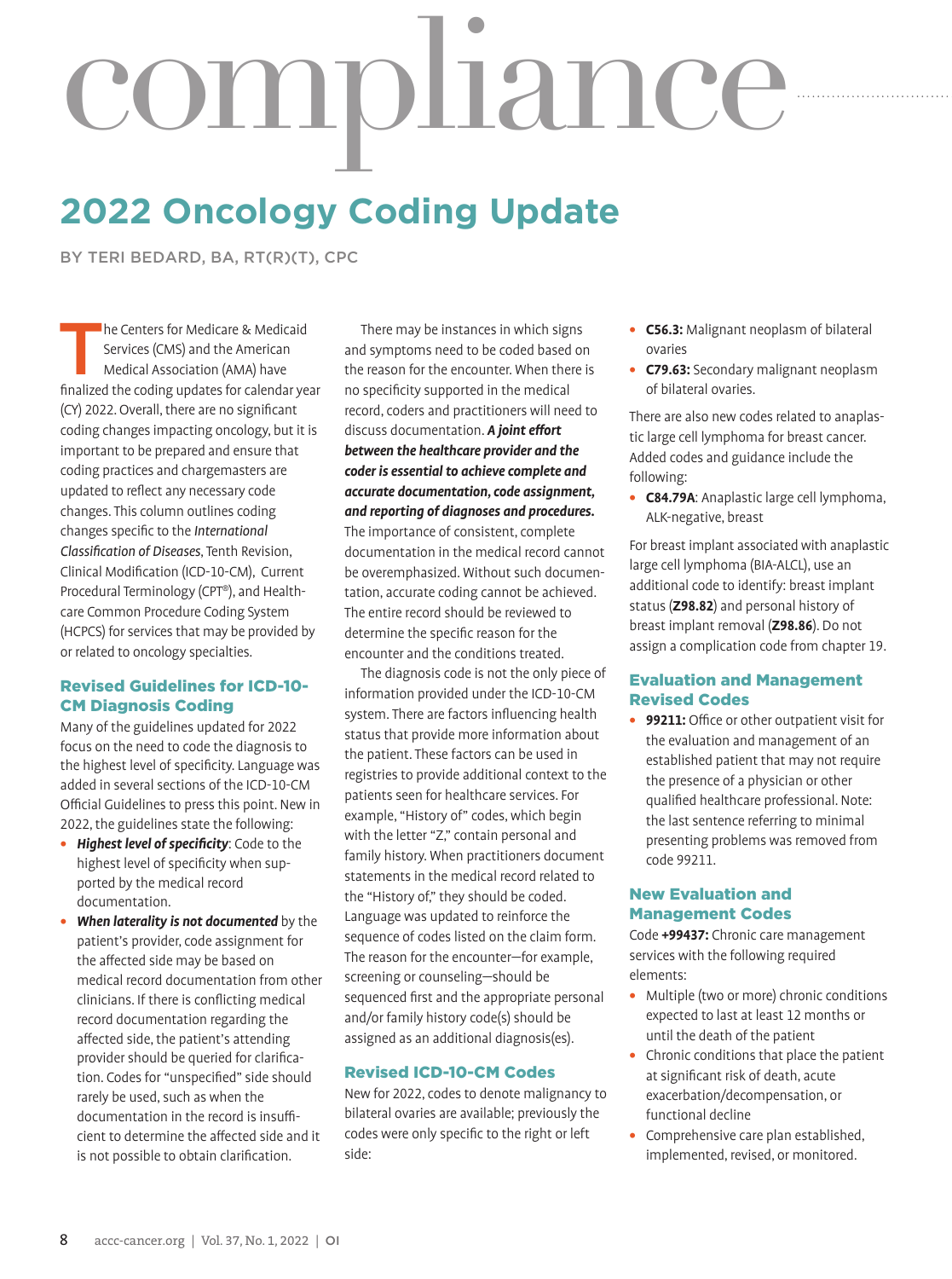Each additional 30 minutes by a physician or other qualified healthcare professional per calendar month should be listed separately in addition to the code for the primary procedure.

Code **99424**: Principal care management services, for a single high-risk disease, with the following required elements:

- **•** One complex chronic condition expected to last at least 3 months and that places the patient at significant risk of hospitalization, acute exacerbation/decompensation, functional decline, or death
- **•** The condition requires development, monitoring, or revision of disease-specific care plan
- **•** The condition requires frequent adjustments in the medication regimen and/or the management of the condition is unusually complex due to comorbidities and ongoing communication and care coordination between relevant practitioners furnishing care.

The first 30 minutes personally provided by a physician or other qualified healthcare professional per calendar month.

Code **+99425:** Principal care management services, for a single high-risk disease, with the following required elements:

- **•** One complex chronic condition expected to last at least 3 months and that places the patient at significant risk of hospitalization, acute exacerbation/decompensation, functional decline, or death
- **•** The condition requires development, monitoring, or revision of disease-specific care plan
- **•** The condition requires frequent adjustments in the medication regimen and/or the management of the condition is unusually complex due to comorbidities and ongoing communication and care coordination between relevant practitioners furnishing care.

Each additional 30 minutes provided personally by a physician or other qualified healthcare professional per calendar month should be listed separately in addition to code for primary procedure.

Code **99426**: Principal care management services, for a single high-risk disease, with the following required elements:

- **•** One complex chronic condition expected to last at least 3 months and that places the patient at significant risk of hospitalization, acute exacerbation/decompensation, functional decline, or death
- **•** The condition requires development, monitoring, or revision of disease-specific care plan
- **•** The condition requires frequent adjustments in the medication regimen and/or the management of the condition is unusually complex due to comorbidities and ongoing communication and care coordination between relevant practitioners furnishing care.

The first 30 minutes of clinical staff time directed by physician or other qualified healthcare professional per calendar month.

Code **99427**: Principal care management services, for a single high-risk disease, with the following required elements:

- **•** One complex chronic condition expected to last at least 3 months and that places the patient at significant risk of hospitalization, acute exacerbation/decompensation, functional decline, or death
- **•** The condition requires development, monitoring, or revision of disease-specific care plan
- **•** The condition requires frequent adjustments in the medication regimen and/or the management of the condition is unusually complex due to comorbidities and ongoing communication and care coordination between relevant practitioners furnishing care.

Each additional 30 minutes of clinical staff time directed by a physician or other qualified healthcare professional per calendar month should be listed separately in addition to code for primary procedure.

### New Codes for Remote Therapeutic Monitoring

**• 98975**: Remote therapeutic monitoring (e.g., respiratory system status, musculoskeletal system status, therapy adherence, therapy response); initial setup and

patient education on use of equipment

- **• 98976:** Remote therapeutic monitoring (e.g., respiratory system status, musculoskeletal system status, therapy adherence, therapy response); device(s) supplied with scheduled (e.g., daily) recording(s) and/or programmed alert(s) transmission to monitor respiratory system, each 30 days
- **• 98977**: Remote therapeutic monitoring (e.g., respiratory system status, musculoskeletal system status, therapy adherence, therapy response); device(s) supplied with scheduled (e.g., daily) recording(s) and/or programmed alert(s) transmission to monitor musculoskeletal system, each 30 days
- **• 98980:** Remote therapeutic monitoring treatment management services and physician or other qualified healthcare professional time in a calendar month requiring at least one interactive communication with the patient or caregiver during the calendar month; first 20 minutes
- **• +98981:** Remote therapeutic monitoring treatment management services and physician or other qualified healthcare professional time in a calendar month requiring at least one interactive communication with the patient or caregiver during the calendar month; each additional 20 minutes. List separately in addition to code for primary procedure
- **• 99072:** Additional supplies, materials, and clinical staff time over and above those usually included in an office visit or other non-facility service(s), when performed during a public health emergency, as defined by law, due to respiratorytransmitted infectious disease.

# Category III Codes

Two codes were created for mechanical scalp cooling systems, not the manual placement of cold or ice packs, which are used to reduce the potential side effect of chemotherapy-induced hair loss from certain cytotoxic drugs. These codes were created by the AMA CPT® Editorial Panel for utilization July 1, 2021, but are part of the official release of codes in the 2022 CPT® manual.